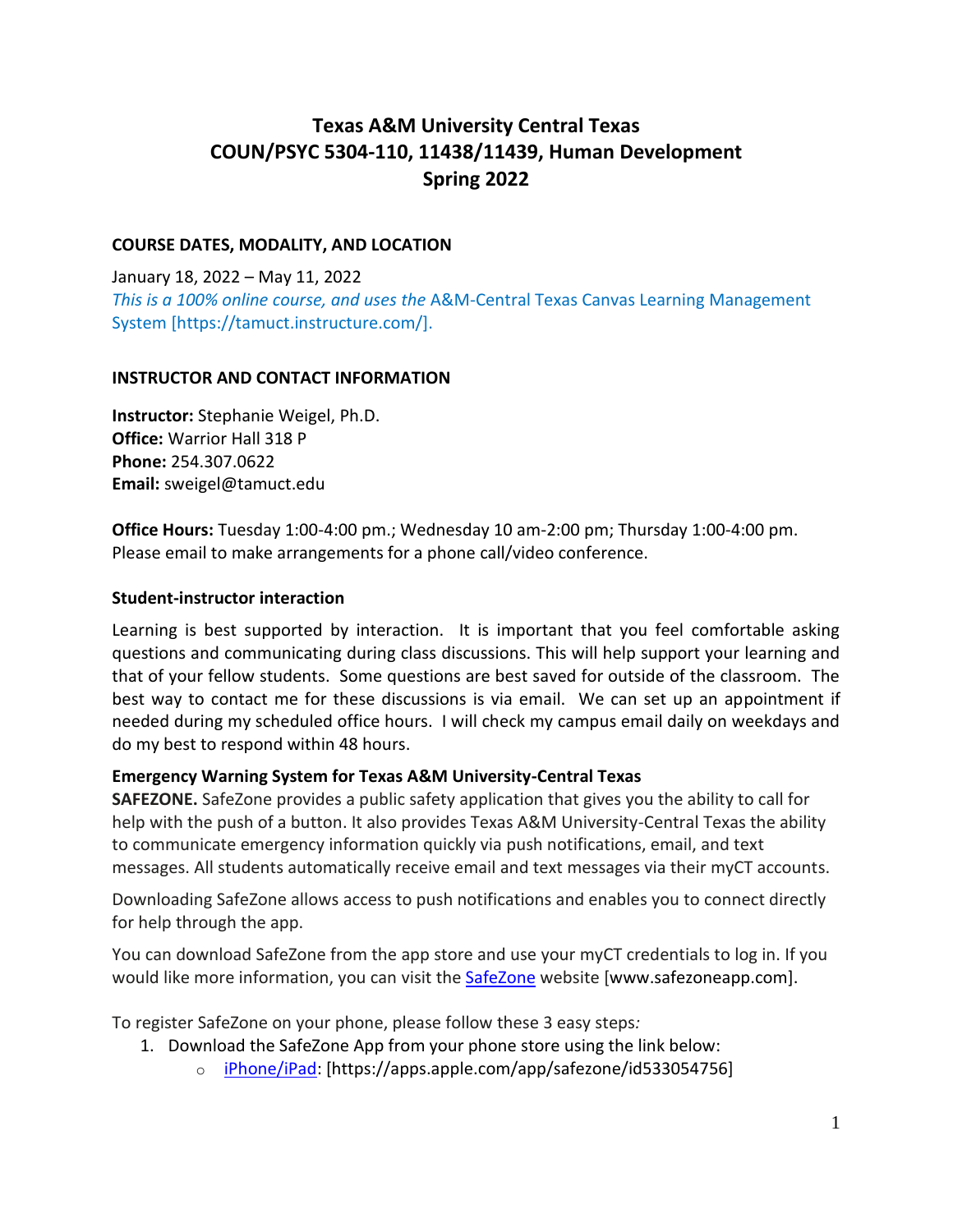# o [Android Phone / Tablet](https://play.google.com/store/apps/details?id=com.criticalarc.safezoneapp)

[https://play.google.com/store/apps/details?id=com.criticalarc.safezoneapp]

- 2. Launch the app and enter your myCT email address (e.g. {name}@tamuct.edu)
- 3. Complete your profile and accept the terms of service

# **COURSE INFORMATION**

# **Course Overview and description**

# **Course Description**

Study the development of human beings from conception to death. Analyze research and theory into physical, cognitive, social, and personality development in each of the different age groups: prenatal, infancy, childhood, adolescence, and adulthood.

# **Student Learning Outcomes**

*1. Demonstrate comprehension and application of fundamental principles, generalizations, or theories regarding human growth and development*. Students will read information regarding theoretical concepts underlying developmental psychology. Students will demonstrate their ability to identify and apply concepts in discussions, exams and written essays.

2. *Analyze and critically evaluate ideas, arguments, and points of view*. Students will demonstrate their ability to critically evaluate ideas in the discussions and the literature reviews 3. *Demonstrate skill in expressing oneself in writing*. Using appropriate APA style, students will write responses to a variety of assignments including discussions with replies, the literature reviews, and essays.

In accordance with CACREP best practices standards for all counselors-in-training development, the following areas will be promoted in this course:

| <b>CACREP</b> Standard                                  | Activity                              | <b>SLO</b>       |
|---------------------------------------------------------|---------------------------------------|------------------|
| Counselors' roles and responsibilities as members of    | Discussions, Case Study Plans         | SLO <sub>1</sub> |
| an interdisciplinary community outreach and             |                                       |                  |
| emergency management response teams (IIF1c).            |                                       |                  |
| Ethical standards of professional organizations and     | Discussions, Case Study Plans         | SLO <sub>2</sub> |
| credentialing bodies, and applications of ethical and   |                                       |                  |
| legal considerations in professional counseling         |                                       |                  |
| (IIF1i);                                                |                                       |                  |
| multicultural and pluralistic characteristics within    | Discussions; Literature Reviews, Case | SLO 1, 2         |
| and among diverse groups nationally and                 | <b>Study Plans</b>                    |                  |
| internationally (IIF2a);                                |                                       |                  |
| the impact of heritage, attitudes, beliefs,             | Interview, Self-Report, Case Study    | SLO <sub>1</sub> |
| understandings, and acculturative experiences on        | Plans                                 |                  |
| an individual's views of others (IIF2d);                |                                       |                  |
| theories of multicultural counseling, cultural identity | Exams, discussions; Interview, Case   | SLO 1,2          |
| development, and social justice and advocacy            | <b>Study Plans</b>                    |                  |
| (IIF2b);                                                |                                       |                  |
|                                                         |                                       |                  |

(IIF3: Human Growth and Development) Studies that provide an understanding of the nature and needs of persons at all developmental levels and in multicultural contexts, including all of the following: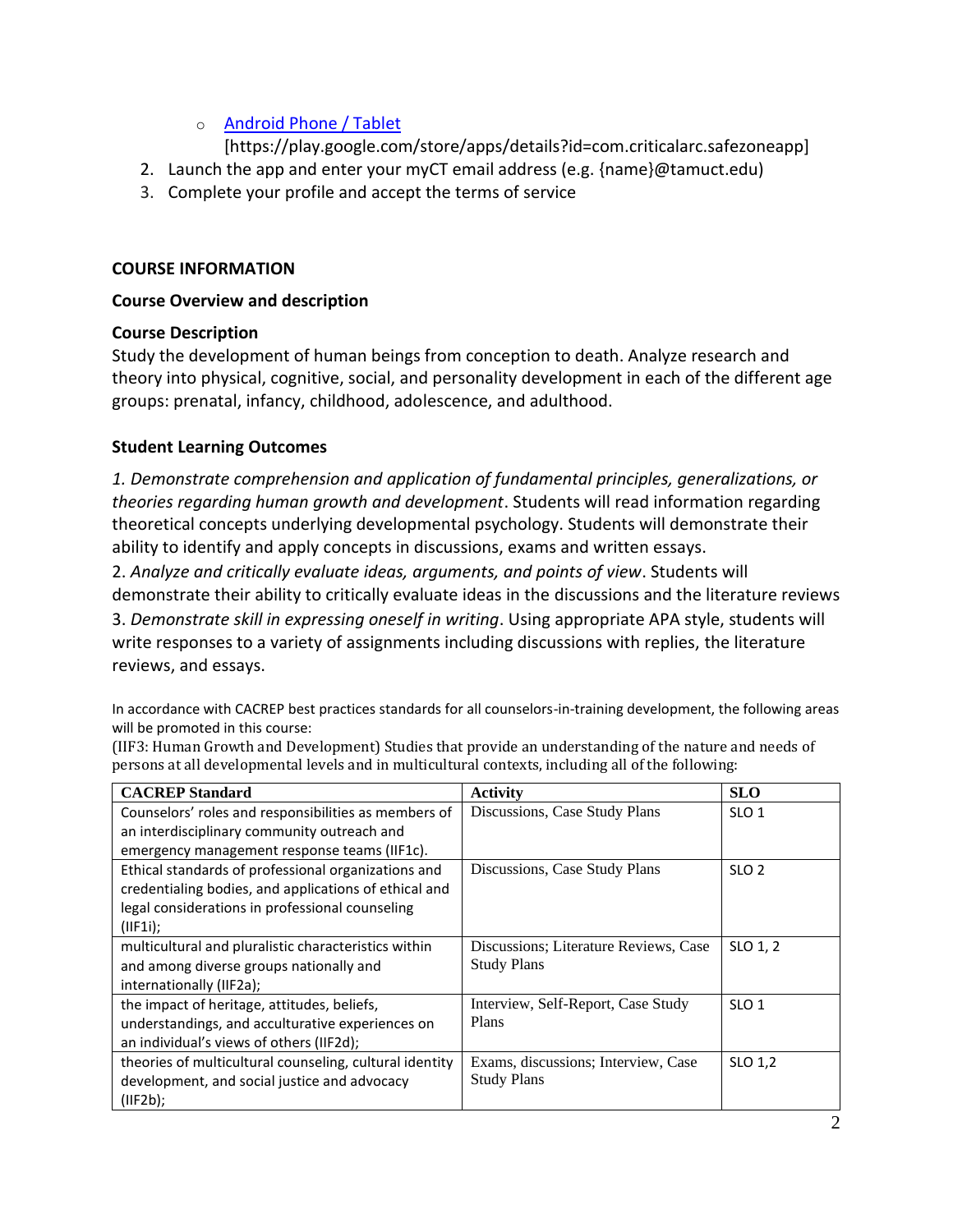| help-seeking behaviors of diverse clients(IIF2f);       | Discussions; Case Study Plans        | SLO <sub>1</sub> |
|---------------------------------------------------------|--------------------------------------|------------------|
| strategies for identifying and eliminating barriers,    | Case study plans                     | SLO 1,2          |
| prejudices, and processes of intentional and            |                                      |                  |
| unintentional oppression and discrimination (IIF2h);    |                                      |                  |
| Theories of individual and family development and       | Interview, Self-Report, Exams        | SLO <sub>1</sub> |
| transition across the life span (IIF3a);                |                                      |                  |
| Effects of crises, disasters, and other trauma diverse  | Interview; Literature Reviews        | SLO <sub>1</sub> |
| individuals across the lifespan (IIF3g);                |                                      |                  |
| Systemic and environmental factors that affect          | Interview, discussions, Case Study   | SLO 1,2          |
| human development, functioning, and behavior            | Plans                                |                  |
| (IIF3f);                                                |                                      |                  |
| Biological, neurological, and physiological factors     | Assessments, Interview, Self-Report; | SLO <sub>1</sub> |
| that affect human development, functioning, and         | Exams                                |                  |
| behavior (IIF3e);                                       |                                      |                  |
| Theories of normal and abnormal personality             | Exams; Literature Review             | SLO 1,2          |
| development (IIF3c); theories of learning (IIF3b);      |                                      |                  |
| and                                                     |                                      |                  |
| Ethical and culturally relevant strategies for          | Exams; Discussions, Case Study Plans | SLO <sub>1</sub> |
| promoting resilience and optimum development            |                                      |                  |
| and wellness across the lifespan(IIF3i)                 |                                      |                  |
| a general framework for understanding differing         | Case Study Plans                     | SLO 2,3          |
| and strategies for differential interventions. (IIF3h). |                                      |                  |
| approaches for conceptualizing the                      | Discussions, Interview, Self-Report  | SLO 1,2          |
| interrelationships among and between work, mental       |                                      |                  |
| wellbeing, relationships, and other life roles and      |                                      |                  |
| factors. (IIF4b).                                       |                                      |                  |
| importance of research in advancing the counseling      | <b>Literature Review</b>             | SLO 2,3          |
| profession, including how to critique research to       |                                      |                  |
| inform counseling practice. (FII8a).                    |                                      |                  |

# **Required Reading and Textbook(s)**

American Psychological Association. (2019). Publication manual of the American Psychological Association (7th ed.). Washington, DC: Author. (ISBN: 978-1-4338-3216-1)

Papalia, D. E. & Martorell, G. (2021). *Experience Human Development* (14th ed.) ISBN13: 9781260726602

# **COURSE REQUIREMENTS**

**Online Discussions:** 280 points (14 X 20 points each), SLO 1, 2, 3. Each week the instructor will provide a prompt or discussion topic based upon the week's topic. Students will provide their response to the discussion prompt in the Canvas Discussions area. The student's original response is worth up to 10 points. In addition to the response, students are expected to respond to at least 2 peers as well (up to 10 points). To receive full credit, the original post and peer response must show knowledge of the readings as well as application to the student's life, career, experiences, or perspective. In other words, the response must go beyond summarizing the textbook or provided resources.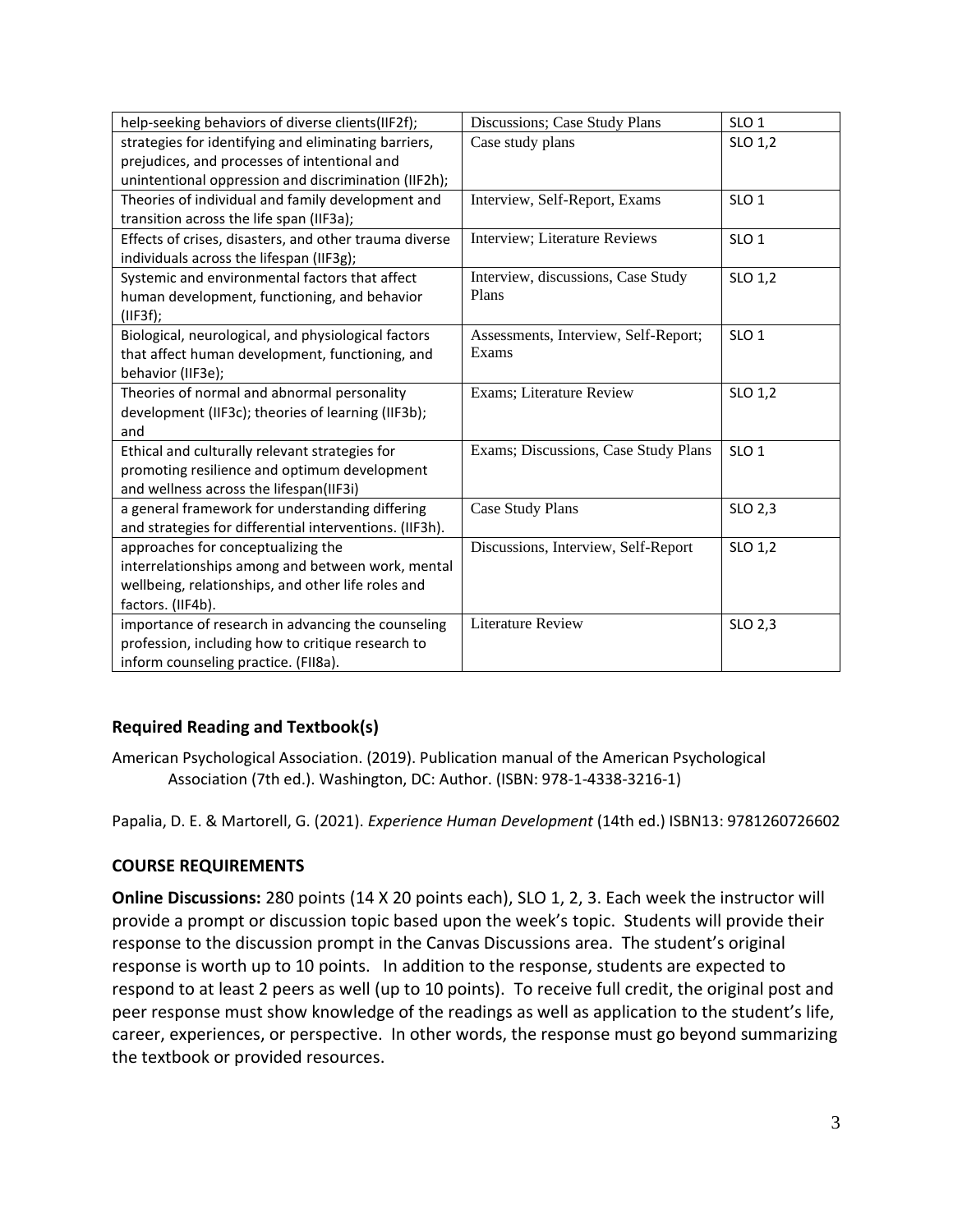**Exams:** 200 points (4 quizzes X 50 points each), SLO 1. Students will complete 3 exams to assess knowledge of developmental theories, ethical standards, and culturally relevant factors. The exams will be comprised of 50 multiple choice questions based on the assigned readings in the textbook. Students will complete the exams online. Notes and the textbook may be used, but students must complete the exams independently without the help of others or internet sources.

## **Written Essays**

**Literature Reviews:** 160 points (4 reviews X 40 points each) SLO 1,2, 3. Students will develop 4 Literature Reviews applying developmental theories in specific contexts: Culture & Development, Career Development, Abnormal Development, Trauma & Development. Each review will be based upon at least 5 professional empirical sources. The review will summarize the evidence and issues related to the topic. In addition, the review should address how the information can be applied to future professional roles to promote optimal development, wellness, eliminate barriers, and engage in ethical practice. See detailed rubric in Canvas

**Case Study Plans:** 60 points (2 plans X 30 points each) SLO 1,2,3. The instructor will provide to case studies for students to assess. A written plan for addressing the needs of the case will be developed by applying developmental theories (cognitive, physical, social/emotional) and will incorporate cultural needs, systemic, and environmental factors. See detailed rubric in Canvas

**Self-Report:** 100 points total SLO 1,3. Students will complete 3 essays exploring their own experiences at 3 different developmental periods. Each essay will address physical, cognitive, and social/emotional factors that were relevant in their development at that time period. Effects of heritage, attitudes, and beliefs on the individual's development at the time period should be explored (20 points each). At the end of the semester, the 3 essays will be combined and integrated to explain how they changed and developed over time including how earlier periods influenced later development. Cultural, systemic, and environmental factors should be addressed in each essay to explain development and transitions across the lifespan. See detailed rubric in Canvas

**Interview**: 100 points SLO 1,2,3. Students will interview someone who is from a different developmental period than themselves (older or younger). Prior to the interview the student will submit questions designed to assess current developmental functioning (biological/physical, cognitive, social/emotional), history of development, factors that influenced their development including heritage, culture, barriers, environment, parenting, trauma, work, life roles, etc. A written summary of the interview will include application of at least 1 developmental theory to explain the interviewee's development. Recommendations to optimize well-being and resilience specific to the individual's needs should be included. See detailed rubric in Canvas

**Observation:** 100 points SLO 2,3. Students will conduct an observation in which they observe 2 individuals of different developmental periods interacting in an activity. A written report will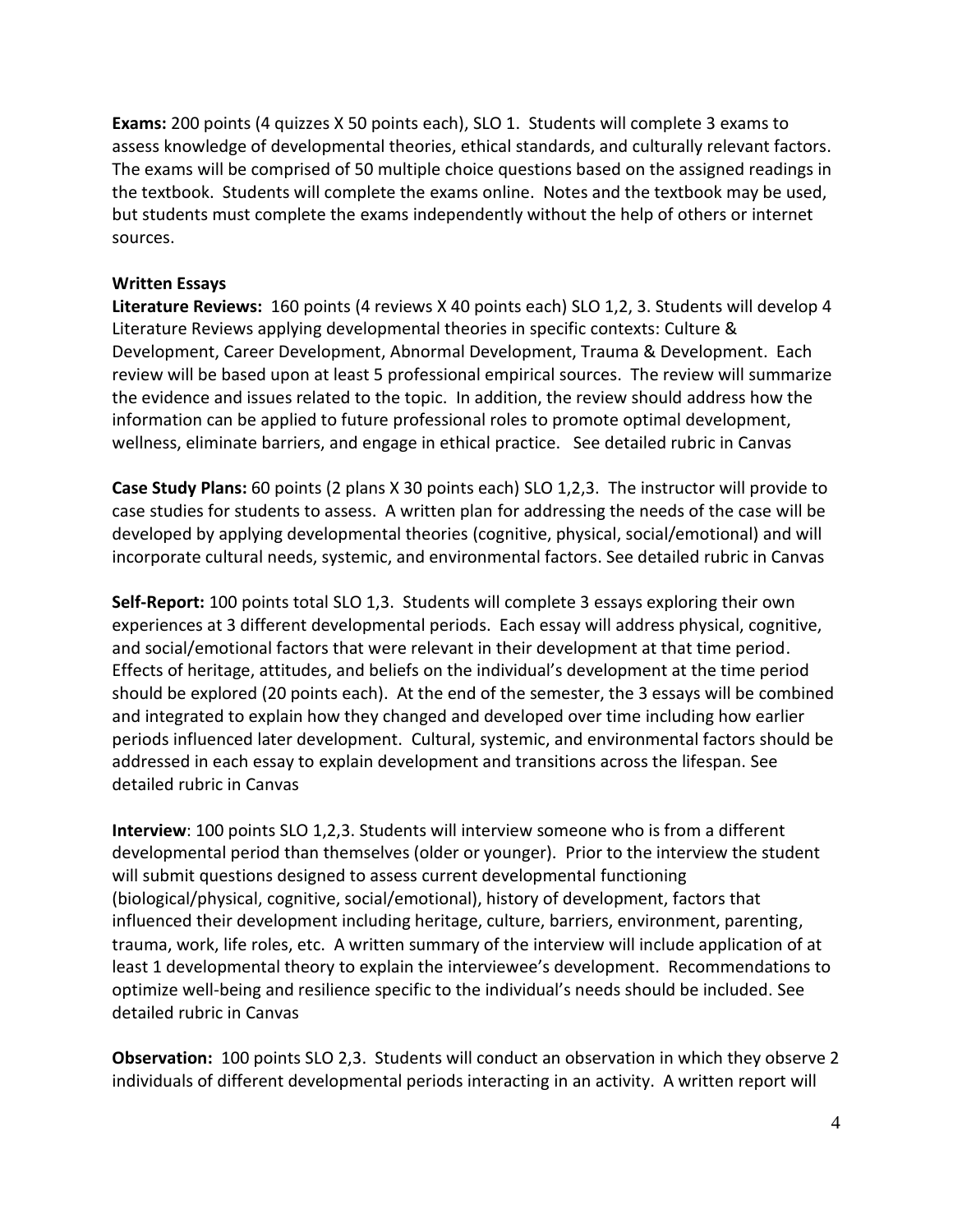summarize the observation and apply developmental theories to compare and contrast the observed behaviors (cognitive, physical, and social/emotional) of the 2 individuals. See detailed rubric in Canvas

# **Grading Criteria Rubric and Conversion**

Summary of Course points:

| <b>Activity</b>              | <b>Points</b> |
|------------------------------|---------------|
| <b>Discussions</b>           | 280           |
| Exams                        | 200           |
| <b>Literature Reviews</b>    | 160           |
| Case Study Plans             | 60            |
| Self-report                  | 100           |
| Interview                    | 100           |
| Observation                  | 100           |
| <b>Total Points Possible</b> | 1000          |

# **Final grades will be based upon the percentage of total points earned:**

### **A 90%-100% (900 and up) B 80%-89% (800-899) C 70%-79% (700-799) D 60%-69% (600-699) F 59% or less (599 points and below)**

# **Posting of Grades**

All grades for the course will be posted in the Canvas Grade book. Grades for assignments and exams will be posted within 1 week of the due date or sooner. Feedback regarding the score will be provided as well, but I encourage you to ask questions about any grade or feedback for clarification.

# **Grading Policies- \*\*Late Work Policy\*\***

To make the most of the learning opportunities in the course it is very important for you to stay current with the readings and assignments. However, if you are unable to complete an assignment on time, please still complete and submit the assignment. Assignments will automatically receive a 10% point deduction if submitted after the due date. Assignments submitted later than 1 week after the original due date will not be accepted. If the assignment is a discussion post, only the original post will be graded. Late peer replies will not be counted for credit.

| Week         | <b>Topics &amp; Assigned Readings</b>      | <b>Assignments or Activities</b>    |  |
|--------------|--------------------------------------------|-------------------------------------|--|
| Module 1     | <b>Studying Human Development: Read</b>    | Group Discussion; Review Syllabus   |  |
| Jan 18-23    | Chapters 1 & 2                             |                                     |  |
| Module 2     | Beginnings: Physical Dev; Chapters 3 & 4   | <b>Group Discussion</b>             |  |
| Jan 24-30    |                                            |                                     |  |
| Module 3     | Beginnings: Cognitive & Psychosocial; Read | <b>Group Discussion: Literature</b> |  |
| Jan 31-Feb 6 | Chapters 5 & 6                             | Review Trauma & Dev                 |  |

# **COURSE OUTLINE AND CALENDAR**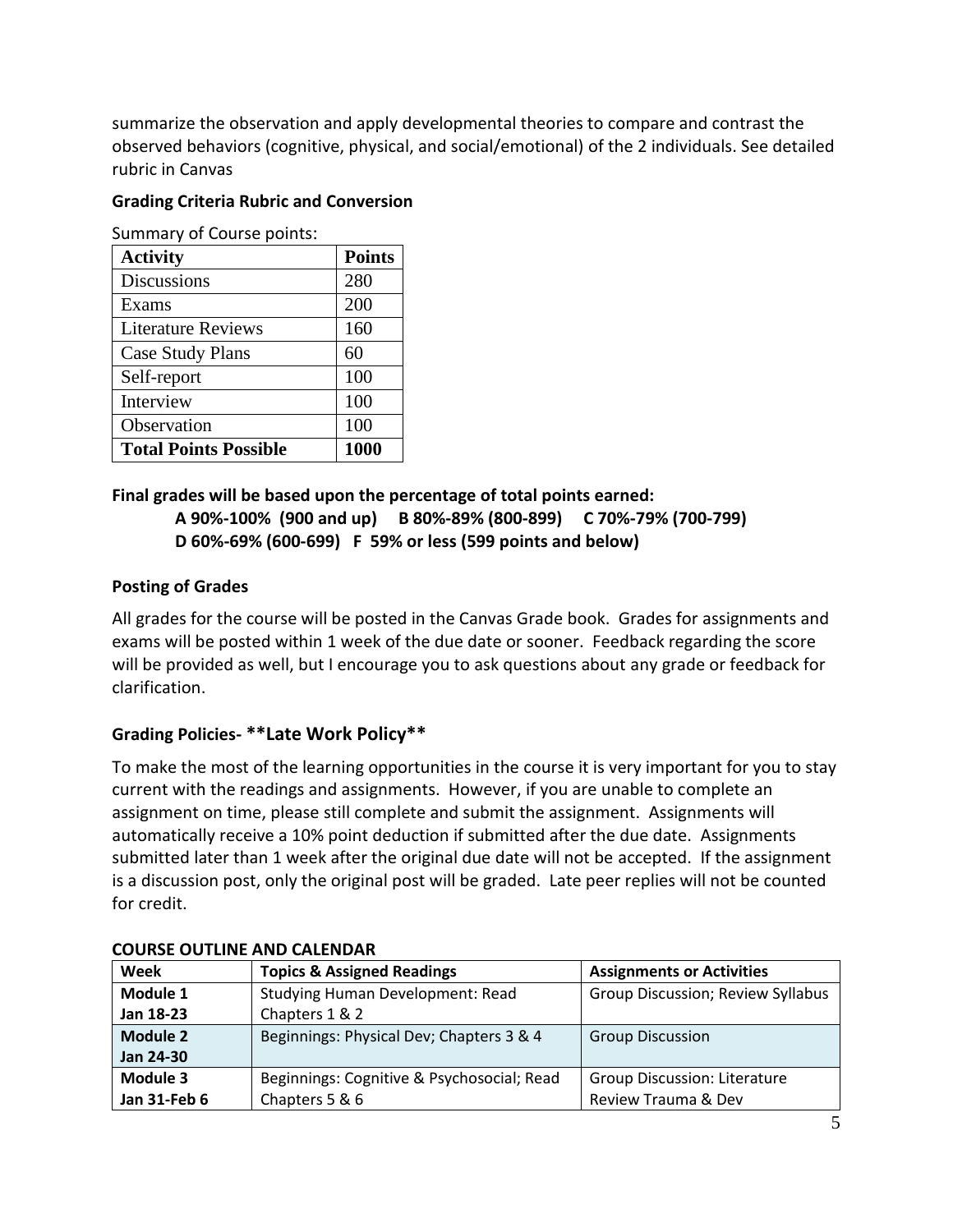| Module 4           | Early Childhood: Cognitive & Physical; Read | Group Discussion: Self Report 1    |
|--------------------|---------------------------------------------|------------------------------------|
| <b>Feb 7-13</b>    | Chapter 7                                   |                                    |
| Module 5           | Early Childhood: Psychosocial; Read         | Group Discussion; Exam 1           |
| Feb 14-20          | Chapter8                                    |                                    |
| Module 6           | Middle Childhood; Read Chapters 9 & 10      | Group Discussion: Case Study Plan  |
| Feb 21-27          |                                             |                                    |
| Week 7             | Adolescence; Read Chapter 11                | Group Discussion; Literature       |
| Feb 28-March 6     |                                             | Review-Abnormal Dev                |
| Week 8             | Adolescence; Read Chapter 12                | Group Discussion; Exam 2; Self-    |
| <b>March 7-13</b>  |                                             | Report 2                           |
| <b>MARCH 14-20</b> | <b>SPRING BREAK</b>                         |                                    |
| Week 9             | Emerging Adulthood: Physical & Cognitive;   | Group Discussion: Case Study Plan  |
| <b>March 21-27</b> | Read Chapter 13                             |                                    |
| Week 10            | Emerging Adulthood: Psychosocial; Read      | Group Discussion; Self-Report 3    |
| March 28-April 3   | Chapter 14                                  |                                    |
| Week 11            | Middle Adulthood; Read Chapters 15 & 16     | <b>Group Discussion: Interview</b> |
| <b>April 4-10</b>  |                                             |                                    |
| Week 12            | Review                                      | Exam 3: Literature Review Career   |
| <b>April 11-17</b> |                                             | Development                        |
| Week 13            | Late Adulthood; Physical & Cognitive Read   | Group Discussion; Observation      |
| <b>April 18-24</b> | Chapter 17                                  |                                    |
| Week 14            | Late Adulthood: Psychosocial; Read Chapter  | Group Discussion; Literature       |
| April 25-May 1     | 18                                          | Review Culture & Dev               |
|                    |                                             |                                    |
| Week 15            | End of Life: Read Chapter 19                | Group Discussion; Final Self-      |
| <b>May 2-8</b>     |                                             | Report                             |
| Week 16            | CLASS ENDS WEDNESDAY May 11th               | Group Discussion; Exam 4           |
| <b>May 9-11</b>    |                                             |                                    |

# **Important University Dates**

Check this link for important university dates from the current Academic Calendar such as drop/withdrawal dates *https://www.tamuct.edu/registrar/academic-calendar.html]*

# **Technology Requirements**

This course will use the A&M-Central Texas Instructure Canvas learning management system. **We strongly recommend the latest versions of Chrome or Firefox browsers. Canvas no longer supports any version of Internet Explorer.**

Logon to A&M-Central Texas Canvas [https://tamuct.instructure.com/] or access Canvas through the TAMUCT Online link in myCT [https://tamuct.onecampus.com/]. You will log in through our Microsoft portal.

Username: Your MyCT email address. Password: Your MyCT password

### **Canvas Support**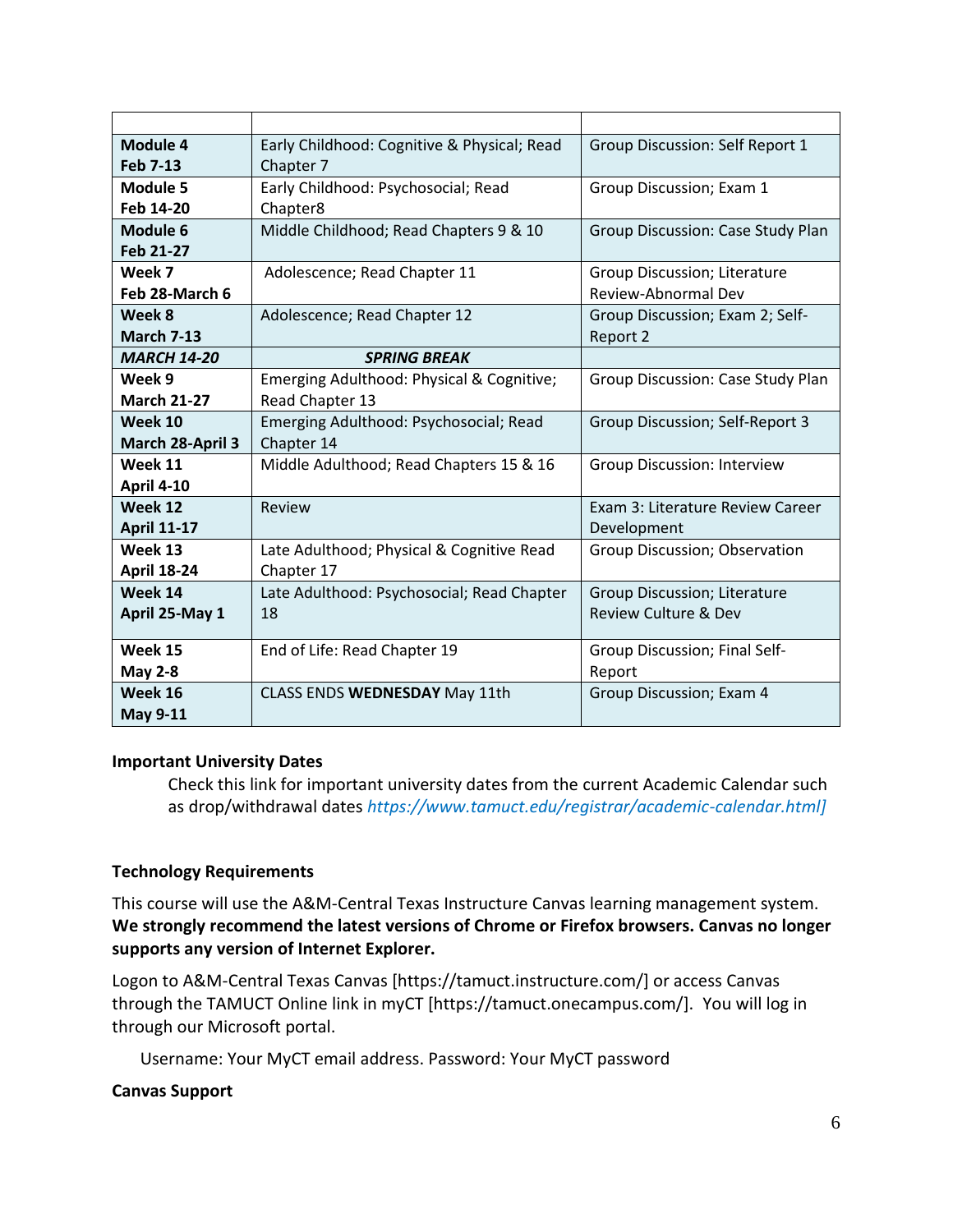Use the Canvas Help link, located at the bottom of the left-hand menu, for issues with Canvas. You can select "Chat with Canvas Support," submit a support request through "Report a Problem," or call the Canvas support line: 1-844-757-0953.

For issues related to course content and requirements, contact your instructor.

#### **Other Technology Support**

For log-in problems, students should contact Help Desk Central, 24 hours a day, 7 days a week

Email: [helpdesk@tamu.edu](mailto:helpdesk@tamu.edu) Phone: (254) 519-5466 [Web Chat:](http://hdc.tamu.edu/) [http://hdc.tamu.edu] *Please let the support technician know you are an A&M-Central Texas student.*

#### **UNIVERSITY RESOURCES, PROCEDURES, AND GUIDELINES**

#### **Drop Policy**

If you discover that you need to drop this class, you must complete the [Drop Request](https://dynamicforms.ngwebsolutions.com/casAuthentication.ashx?InstID=eaed95b9-f2be-45f3-a37d-46928168bc10&targetUrl=https%3A%2F%2Fdynamicforms.ngwebsolutions.com%2FSubmit%2FForm%2FStart%2F53b8369e-0502-4f36-be43-f02a4202f612) Dynamic Form through Warrior Web.

[https://dynamicforms.ngwebsolutions.com/casAuthentication.ashx?InstID=eaed95b9-f2be-45f3-a37d-46928168bc10&targetUrl=https%3A%2F%2Fdynamicforms.ngwebsolutions.com%2FSubmit%2FForm%2 FStart%2F53b8369e-0502-4f36-be43-f02a4202f612].

Faculty cannot drop students; this is always the responsibility of the student. The Registrar's Office will provide a deadline on the Academic Calendar for which the form must be completed. Once you submit the completed form to the Registrar's Office, you must go into Warrior Web and confirm that you are no longer enrolled. If you still show as enrolled, FOLLOW-UP with the Registrar's Office immediately. You are to attend class until the procedure is complete to avoid penalty for absence. Should you miss the drop deadline or fail to follow the procedure, you will receive an F in the course, which may affect your financial aid and/or VA educational benefits.

#### **Academic Integrity**

Texas A&M University-Central Texas values the integrity of the academic enterprise and strives for the highest standards of academic conduct. A&M-Central Texas expects its students, faculty, and staff to support the adherence to high standards of personal and scholarly conduct to preserve the honor and integrity of the creative community. Any deviation by students from this expectation may result in a failing grade for the assignment and potentially a failing grade for the course. All academic misconduct concerns will be referred to the Office of Student Conduct. When in doubt on collaboration, citation, or any issue, please contact your instructor before taking a course of action.

For more [information](https://nam04.safelinks.protection.outlook.com/?url=https%3A%2F%2Fwww.tamuct.edu%2Fstudent-affairs%2Fstudent-conduct.html&data=04%7C01%7Clisa.bunkowski%40tamuct.edu%7Ccfb6e486f24745f53e1a08d910055cb2%7C9eed4e3000f744849ff193ad8005acec%7C0%7C0%7C637558437485252160%7CUnknown%7CTWFpbGZsb3d8eyJWIjoiMC4wLjAwMDAiLCJQIjoiV2luMzIiLCJBTiI6Ik1haWwiLCJXVCI6Mn0%3D%7C1000&sdata=yjftDEVHvLX%2FhM%2FcFU0B99krV1RgEWR%2BJ%2BhvtoR6TYk%3D&reserved=0) regarding the Student Conduct process, [https://www.tamuct.edu/studentaffairs/student-conduct.html].

If you know of potential honor violations by other students, you may [submit](https://nam04.safelinks.protection.outlook.com/?url=https%3A%2F%2Fcm.maxient.com%2Freportingform.php%3FTAMUCentralTexas%26layout_id%3D0&data=04%7C01%7Clisa.bunkowski%40tamuct.edu%7Ccfb6e486f24745f53e1a08d910055cb2%7C9eed4e3000f744849ff193ad8005acec%7C0%7C0%7C637558437485262157%7CUnknown%7CTWFpbGZsb3d8eyJWIjoiMC4wLjAwMDAiLCJQIjoiV2luMzIiLCJBTiI6Ik1haWwiLCJXVCI6Mn0%3D%7C1000&sdata=CXGkOa6uPDPX1IMZ87z3aZDq2n91xfHKu4MMS43Ejjk%3D&reserved=0) a report, [https://cm.maxient.com/reportingform.php?TAMUCentralTexas&layout\_id=0].

#### **Academic Accommodations**

At Texas A&M University-Central Texas, we value an inclusive learning environment where every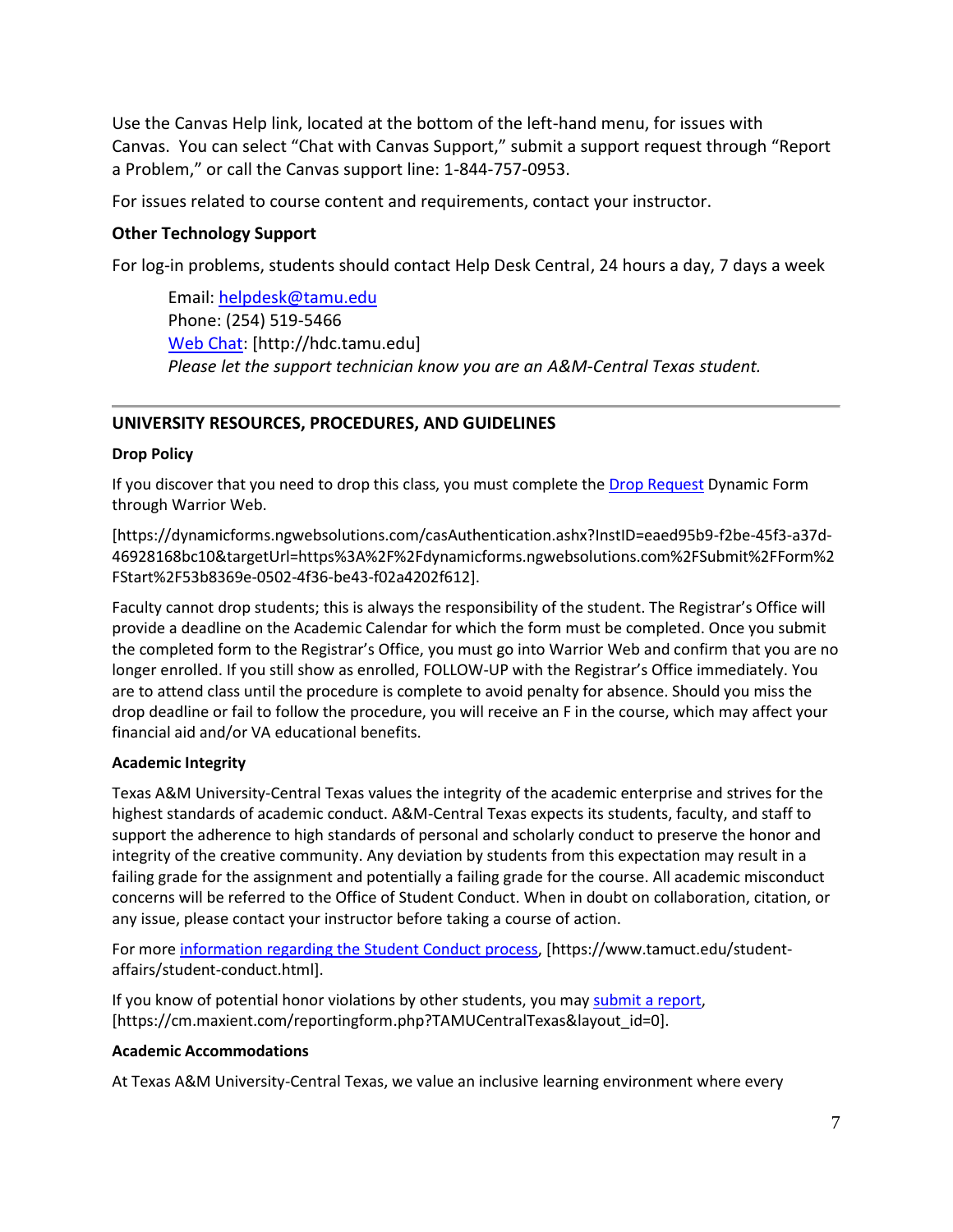student has an equal chance to succeed and has the right to a barrier-free education. The Warrior Center for Student Success, Equity and Inclusion is responsible for ensuring that students with a disability receive equal access to the university's programs, services and activities. If you believe you have a disability requiring reasonable accommodations, please contact the Office of Access and Inclusion, WH-212; or call (254) 501-5836. Any information you provide is private and confidential and will be treated as such.

For more information, please visit ou[r Access & Inclusion](https://tamuct.instructure.com/courses/717) Canvas page (log-in required) [https://tamuct.instructure.com/courses/717]

## **Important information for Pregnant and/or Parenting Students**

Texas A&M University-Central Texas supports students who are pregnant and/or parenting. In accordance with requirements of Title IX and related guidance from US Department of Education's Office of Civil Rights, the Dean of Student Affairs' Office can assist students who are pregnant and/or parenting in seeking accommodations related to pregnancy and/or parenting. Students should seek out assistance as early in the pregnancy as possible. For more information, please visi[t Student Affairs](https://www.tamuct.edu/student-affairs/pregnant-and-parenting-students.html) [https://www.tamuct.edu/student-affairs/pregnant-and-parenting-students.html]. Students may also contact the institution's Title IX Coordinator. If you would like to read more about thes[e requirements](http://www2.ed.gov/about/offices/list/ocr/docs/pregnancy.pdf)  [and guidelines](http://www2.ed.gov/about/offices/list/ocr/docs/pregnancy.pdf) online, please visit the website

[http://www2.ed.gov/about/offices/list/ocr/docs/pregnancy.pdf].

Title IX of the Education Amendments Act of 1972 prohibits discrimination on the basis of sex and gender–including pregnancy, parenting, and all related conditions. A&M-Central Texas is able to provide flexible and individualized reasonable accommodation to pregnant and parenting students. All pregnant and parenting students should contact the Associate Dean in the Division of Student Affairs at (254) 501- 5909 to seek out assistance. Students may also contact the University's Title IX Coordinator.

### **Tutoring**

Tutoring is available to all A&M-Central Texas students, both virtually and in-person. Student success coaching is available online upon request.

If you have a question, are interested in becoming a tutor, or in need of success coaching contact the Warrior Center for Student Success, Equity and Inclusion at (254) 501-5836, visit the Warrior Center at 212 Warrior Hall, or by emailing [WarriorCenter@tamuct.edu.](mailto:WarriorCenter@tamuct.edu)

To schedule tutoring sessions and view tutor availability, please visit Tutor [Matching](https://tutormatchingservice.com/TAMUCT) [Services](https://tutormatchingservice.com/TAMUCT) [https://tutormatchingservice.com/TAMUCT] or visit the Tutoring Center in 111 Warrior Hall.

Chat live with a remote tutor 24/7 for almost any subject from on your computer! Tutor.com is an online tutoring platform that enables A&M-Central Texas students to log in and receive online tutoring support at no additional cost. This tool provides tutoring in over 40 subject areas except writing support. Access Tutor.com through Canvas.

### **University Writing Center**

University Writing Center: Located in Warrior Hall 416, the University Writing Center (UWC) at Texas A&M University–Central Texas (A&M–Central Texas) is a free service open to all A&M–Central Texas students. For the Spring 2022 semester, the hours of operation are from 10:00 a.m.-5:00 p.m. Monday thru Thursday in Warrior Hall 416 (with online tutoring available every hour as well) with satellite hours available online only Monday thru Thursday from 6:00-9:00 p.m. and Saturday 12:00-3:00 p.m.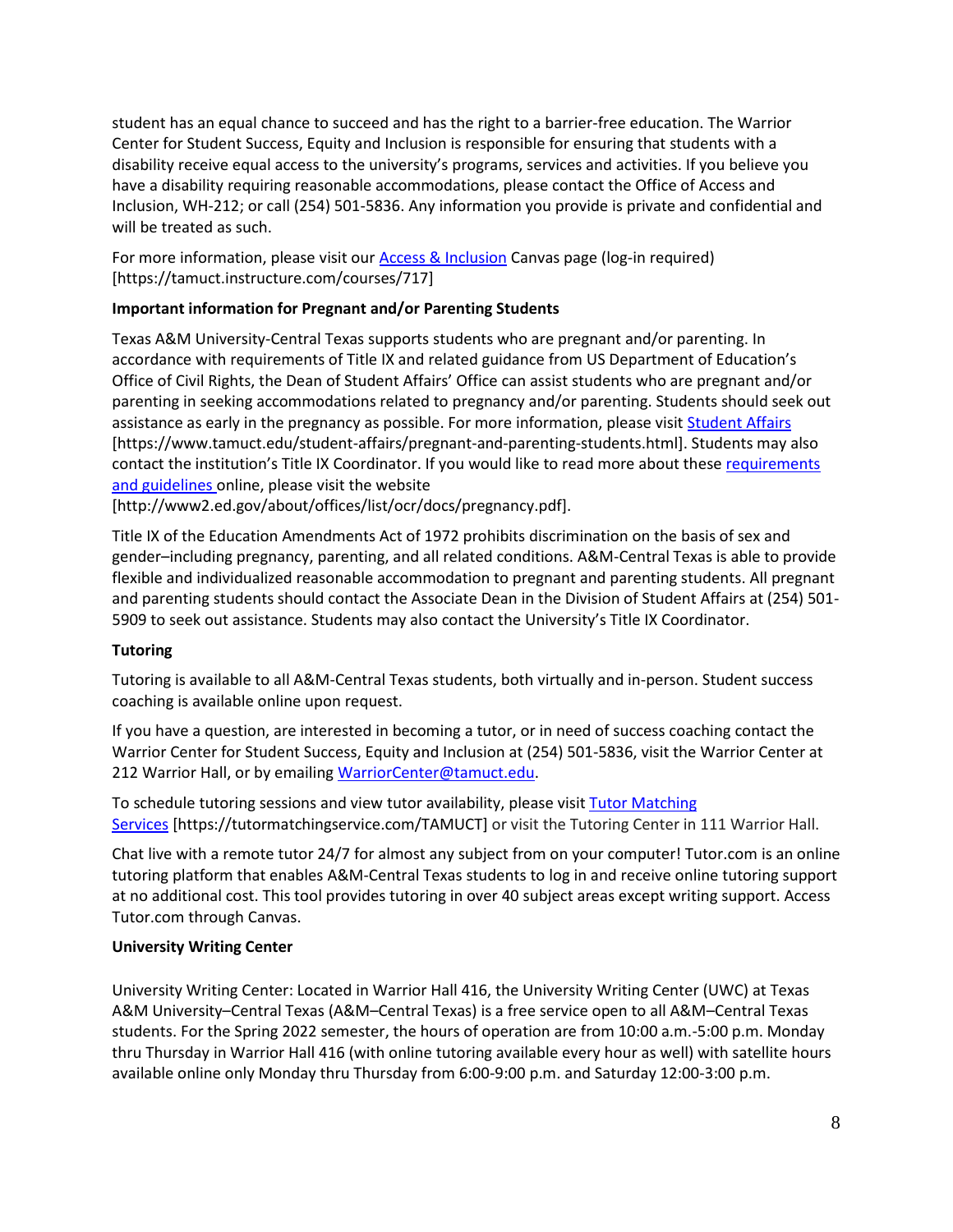Tutors are prepared to help writers of all levels and abilities at any stage of the writing process. While tutors will not write, edit, or grade papers, they will assist students in developing more effective composing practices. By providing a practice audience for students' ideas and writing, our tutors highlight the ways in which they read and interpret students' texts, offering guidance and support throughout the various stages of the writing process. In addition, students may work independently in the UWC by checking out a laptop that runs the Microsoft Office suite and connects to WIFI, or by consulting our resources on writing, including all of the relevant style guides. Whether you need help brainstorming ideas, organizing an essay, proofreading, understanding proper citation practices, or just want a quiet place to work, the UWC is here to help!

Students may arrange a one-to-one session with a trained and experienced writing tutor by making an appointment via [WCOnline](https://tamuct.mywconline.com/) [https://tamuct.mywconline.com/]. In addition, you can email Dr. Bruce Bowles Jr. at bruce.bowles@tamuct.edu if you have any questions about the UWC, need any assistance with scheduling, or would like to schedule a recurring appointment with your favorite tutor by making an appointment vi[a WCOnline](https://tamuct.mywconline.com/) [https://tamuct.mywconline.com/]. In addition, you can email Dr. Bruce Bowles Jr. at bruce.bowles@tamuct.edu if you have any questions about the UWC, need any assistance with scheduling, or would like to schedule a recurring appointment with your favorite tutor.

#### **University Library**

The University Library provides many services in support of research across campus and at a distance. We offer over 200 electronic databases containing approximately 400,000 eBooks and 82,000 journals, in addition to the 96,000 items in our print collection, which can be mailed to students who live more than 50 miles from campus. Research guides for each subject taught at A&M-Central Texas are available through our website to help students navigate these resources. On campus, the library offers technology including cameras, laptops, microphones, webcams, and digital sound recorders.

Research assistance from a librarian is also available 24 hours a day through our online chat service, and at the reference desk when the library is open. Research sessions can be scheduled for more comprehensive assistance, and may take place virtually through WebEx, Microsoft Teams or in-person at the library. Schedule an [appointment](https://nam04.safelinks.protection.outlook.com/?url=https%3A%2F%2Ftamuct.libcal.com%2Fappointments%2F%3Fg%3D6956&data=04%7C01%7Clisa.bunkowski%40tamuct.edu%7Cde2c07d9f5804f09518008d9ab7ba6ff%7C9eed4e3000f744849ff193ad8005acec%7C0%7C0%7C637729369835011558%7CUnknown%7CTWFpbGZsb3d8eyJWIjoiMC4wLjAwMDAiLCJQIjoiV2luMzIiLCJBTiI6Ik1haWwiLCJXVCI6Mn0%3D%7C3000&sdata=KhtjgRSAw9aq%2FoBsB6wyu8b7PSuGN5EGPypzr3Ty2No%3D&reserved=0)

[here](https://nam04.safelinks.protection.outlook.com/?url=https%3A%2F%2Ftamuct.libcal.com%2Fappointments%2F%3Fg%3D6956&data=04%7C01%7Clisa.bunkowski%40tamuct.edu%7Cde2c07d9f5804f09518008d9ab7ba6ff%7C9eed4e3000f744849ff193ad8005acec%7C0%7C0%7C637729369835011558%7CUnknown%7CTWFpbGZsb3d8eyJWIjoiMC4wLjAwMDAiLCJQIjoiV2luMzIiLCJBTiI6Ik1haWwiLCJXVCI6Mn0%3D%7C3000&sdata=KhtjgRSAw9aq%2FoBsB6wyu8b7PSuGN5EGPypzr3Ty2No%3D&reserved=0) [https://tamuct.libcal.com/appointments/?g=6956]. Assistance may cover many topics, including how to find articles in peer-reviewed journals, how to cite resources, and how to piece together research for written assignments.

Our 27,000-square-foot facility on the A&M-Central Texas main campus includes student lounges, private study rooms, group work spaces, computer labs, family areas suitable for all ages, and many other features. Services such as interlibrary loan, TexShare, binding, and laminating are available. The library frequently offers workshops, tours, readings, and other events. For more information, please visit our Library [website](https://nam04.safelinks.protection.outlook.com/?url=https%3A%2F%2Ftamuct.libguides.com%2Findex&data=04%7C01%7Clisa.bunkowski%40tamuct.edu%7C7d8489e8839a4915335f08d916f067f2%7C9eed4e3000f744849ff193ad8005acec%7C0%7C0%7C637566044056484222%7CUnknown%7CTWFpbGZsb3d8eyJWIjoiMC4wLjAwMDAiLCJQIjoiV2luMzIiLCJBTiI6Ik1haWwiLCJXVCI6Mn0%3D%7C1000&sdata=2R755V6rcIyedGrd4Os5rkgn1PvhHKU3kUV1vBKiHFo%3D&reserved=0)

[http://tamuct.libguides.com/index].

#### **OPTIONAL POLICY STATEMENTS**

#### **A Note about Sexual Violence at A&M-Central Texas**

Sexual violence is a serious safety, social justice, and public health issue. The university offers support for anyone struggling with these issues. University faculty are mandated reporters, so if someone discloses that they were sexually assaulted (or a victim of Domestic/Dating Violence or Stalking) while a student at TAMUCT, faculty members are required to inform the Title IX Office. If you want to discuss